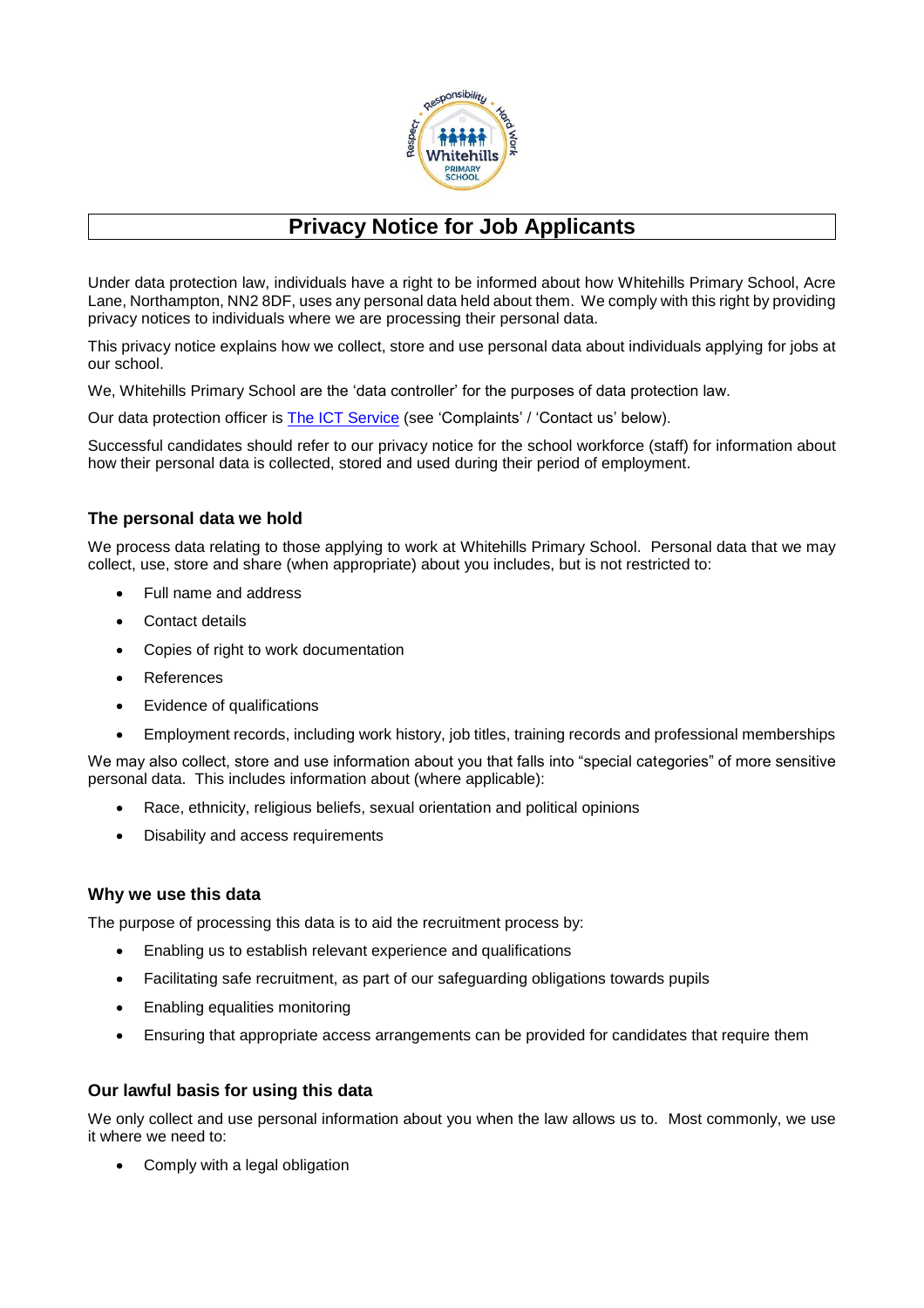• Carry out a task in the public interest

Less commonly, we may also use personal information about you where:

- You have given us consent to use it in a certain way
- We need to protect your vital interests (or someone else's interests)

Where you have provided us with consent to use your data, you may withdraw this consent at any time. We will make this clear when requesting your consent and explain how you go about withdrawing consent if you wish to do so.

Some of the reasons listed above for collecting and using personal information about you overlap, and there may be several grounds which justify the school's use of your data.

## **Collecting this information**

While most of the information we collect from you is mandatory, there is some information that you can choose whether or not to provide to us.

Whenever we seek to collect information from you, we make it clear whether you must provide this information (and if so, what the possible consequences are of not complying), or whether you have a choice.

#### **How we store this data**

Personal data we collect as part of the job application process is stored in line with Whitehills Primary School's Data Protection and UK GDPR Policy.

We will retain, and dispose of, the personal data of all unsuccessful job applicants in accordance with the Retention Schedule as set out in our Records Management and Retention Policy, which can be found [here.](http://www.whitehillsprimary.northants.sch.uk/wp-content/uploads2/2020/10/Records-Management-and-Retention-Policy-Feb-2020.pdf)

### **Data sharing**

We do not share information about you with any third party without your consent unless the law and our policies allow us to do so.

Where it is legally required, or necessary (and it complies with data protection law), we may share personal information about you with:

- Our local authority to meet our legal obligations to share certain information with it, such as shortlists of candidates for a headteacher position
- Suppliers and service providers to enable them to provide the service we have contracted them for, such as HR and recruitment support
- Professional advisers and consultants
- Employment and recruitment agencies

### **Transferring data internationally**

Where we transfer personal data to a country or territory outside the United Kingdom, we will do so in accordance with data protection law.

### **Your rights**

#### **How to access the personal information we hold about you**

Individuals have a right to make a 'subject access request' to gain access to personal information that the school holds about them.

If you make a subject access request, and if we do hold information about you, we will: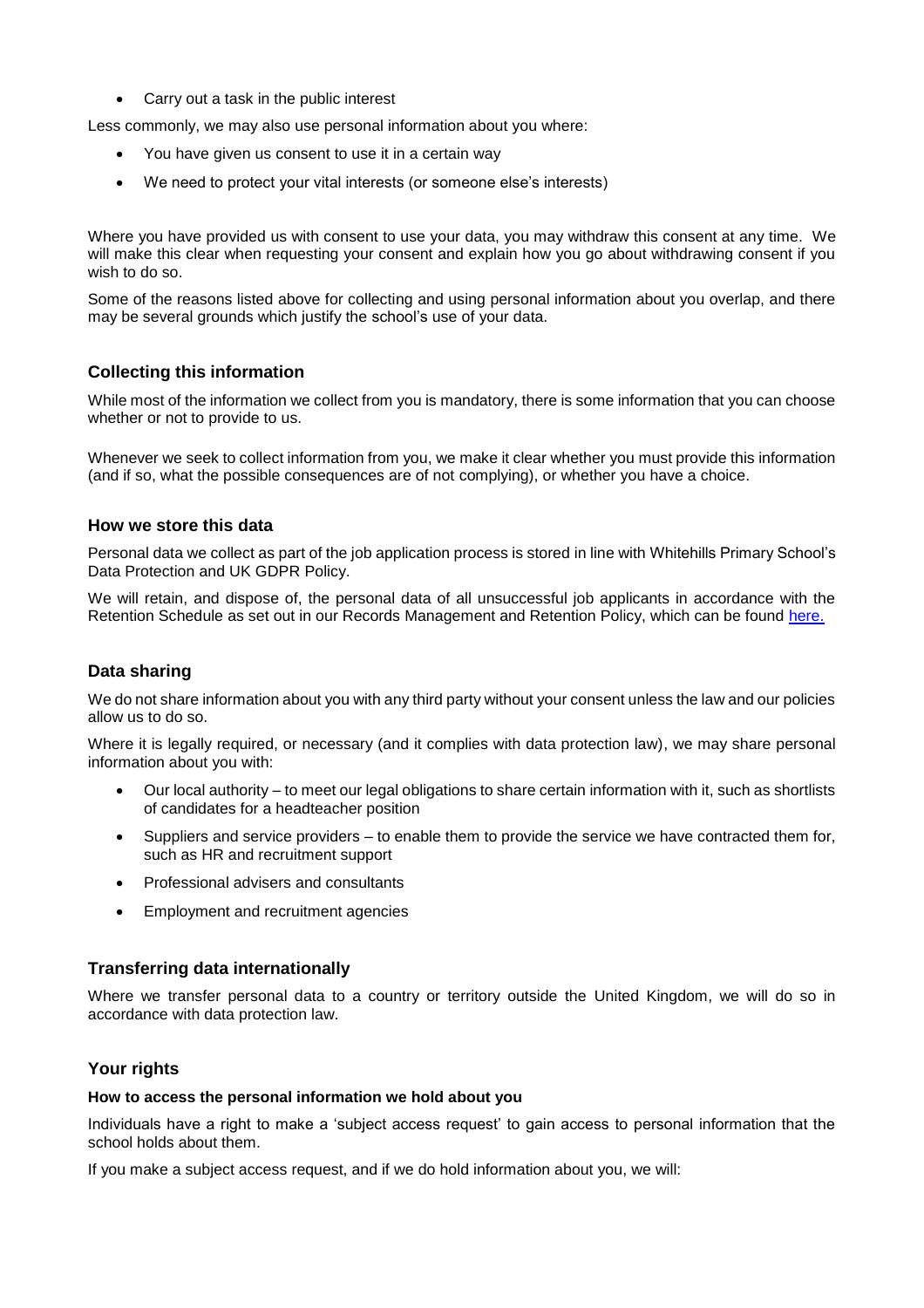- Give you a description of it
- Tell you why we are holding and processing it, and how long we will keep it for
- Explain where we got it from, if not from you
- Tell you who it has been, or will be, shared with
- Let you know whether any automated decision-making is being applied to the data, and any consequences of this
- Give you a copy of the information in an intelligible form

You may also have a right for your personal information to be transmitted electronically to another organisation in certain circumstances.

If you would like to make a request, please contact:

Chris Robinson

Email: [sar@whitehillsprimary.northants.sch.uk](mailto:sar@whitehillsprimary.northants.sch.uk)

Tel: 016014 843780

#### **Your other rights regarding your data**

Under data protection law, individuals have certain rights regarding how their personal data is used and kept safe. You have the right to:

- Object to the use of your personal data if it would cause, or is causing, damage or distress
- Prevent your data being used to send direct marketing
- Object to the use of your personal data for decisions being taken by automated means (by a computer or machine, rather than a person)
- In certain circumstances, have inaccurate personal data corrected, deleted or destroyed, or restrict processing
- Claim compensation for damages caused by a breach of the data protection regulations

To exercise any of these rights, please contact:

Chris Robinson

Email: [bursar@whitehills.northants-ecl.gov.uk](mailto:bursar@whitehills.northants-ecl.gov.uk)

Tel: 016014 843780

# **Complaints**

We take any complaints about our collection and use of personal information very seriously.

If you think that our collection or use of personal information is unfair, misleading or inappropriate, or have any other concern about our data processing, please raise this with us in the first instance.

To make a complaint, please contact Chris Robinson at the above contact details.

You can also contact our Data Protection Officer:

Paul Stratford

Email: [dpo@theictservice.org.uk](mailto:dpo@theictservice.org.uk)

Tel: 0300 300 0000 option 1

Address: Speke House, 17 Compass Point Business Park, Stocks Bridge Way, St Ives, Cambs PE27 5JL